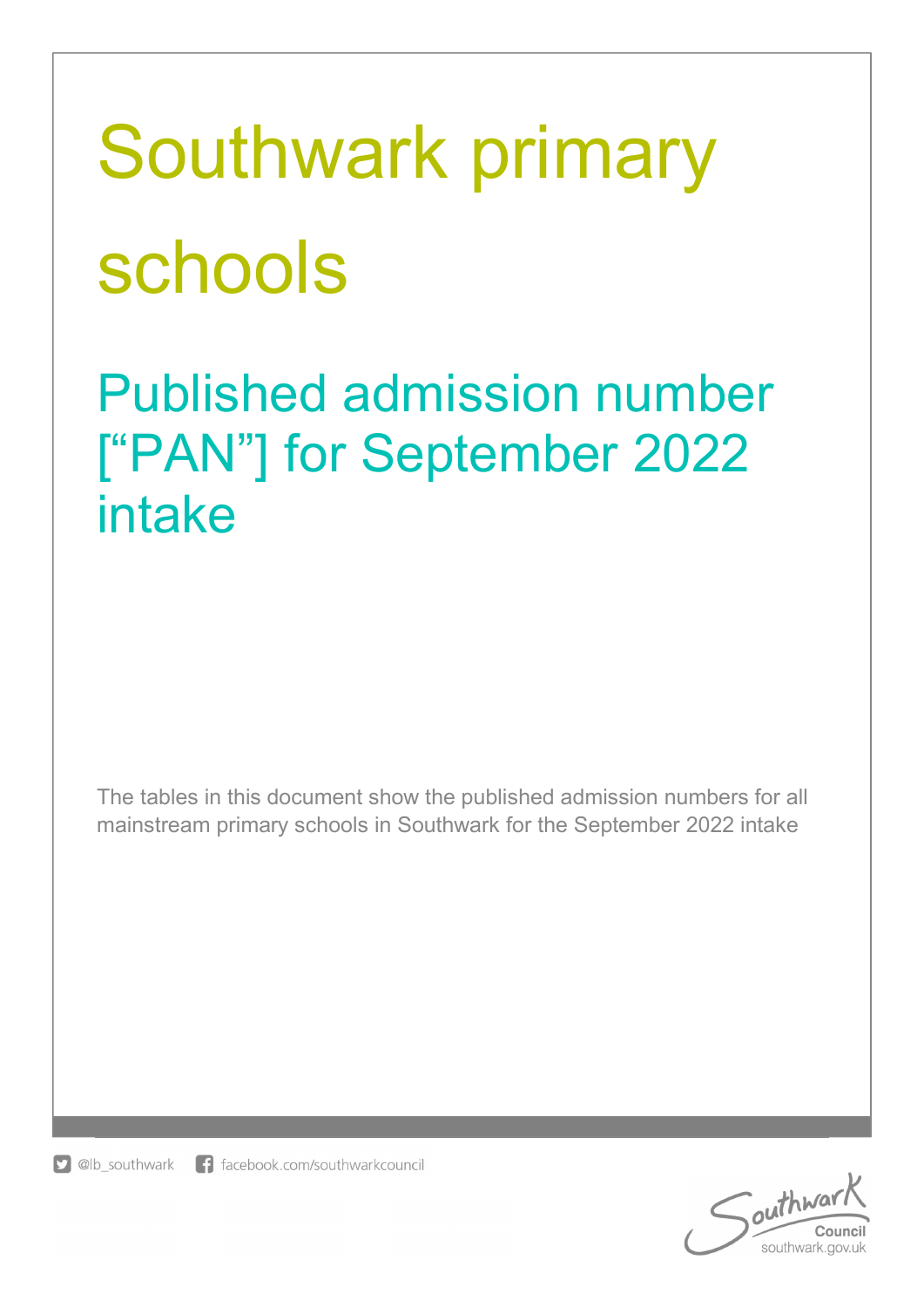## 1.1 Community primary schools

| <b>School</b>           | <b>PAN</b> |
|-------------------------|------------|
| <b>Albion</b>           | 60         |
| <b>Alfred Salter</b>    | 60         |
| <b>Bellenden</b>        | 30         |
| <b>Bessemer Grange</b>  | 90         |
| <b>Brunswick Park 1</b> | 60         |
| Camelot                 | 60         |
| Cobourg                 | 60         |
| <b>Comber Grove</b>     | 30         |
| Crampton                | 30         |
| Crawford                | 60         |
| Dog Kennel Hill         | 60         |
| Dulwich Wood            | 60         |
| <b>Goodrich</b>         | 90         |
| Grange                  | 60         |
| <b>Heber</b>            | 60         |
| Hollydale               | 30         |
| <b>Ilderton</b>         | 60         |
| lvydale                 | 90         |
| John Ruskin 2           | 58         |
| Keyworth                | 60         |
| Lyndhurst               | 60         |
| Michael Faraday         | 60         |
| <b>Oliver Goldsmith</b> | 60         |
| Phoenix                 | 90         |
| <b>Pilgrims Way</b>     | 30         |
| Riverside               | 45         |
| <b>Robert Browning</b>  | 30         |
| Rye Oak 1               | 60         |
| Rotherhithe             | 60         |
| Snowsfields 1           | 30         |
| <b>Southwark Park</b>   | 60         |
| <b>Tower Bridge</b>     | 30         |
| <b>Townsend</b>         | 30         |
| Victory                 | $30\,$     |

Southwar **Council**<br>southwark.gov.uk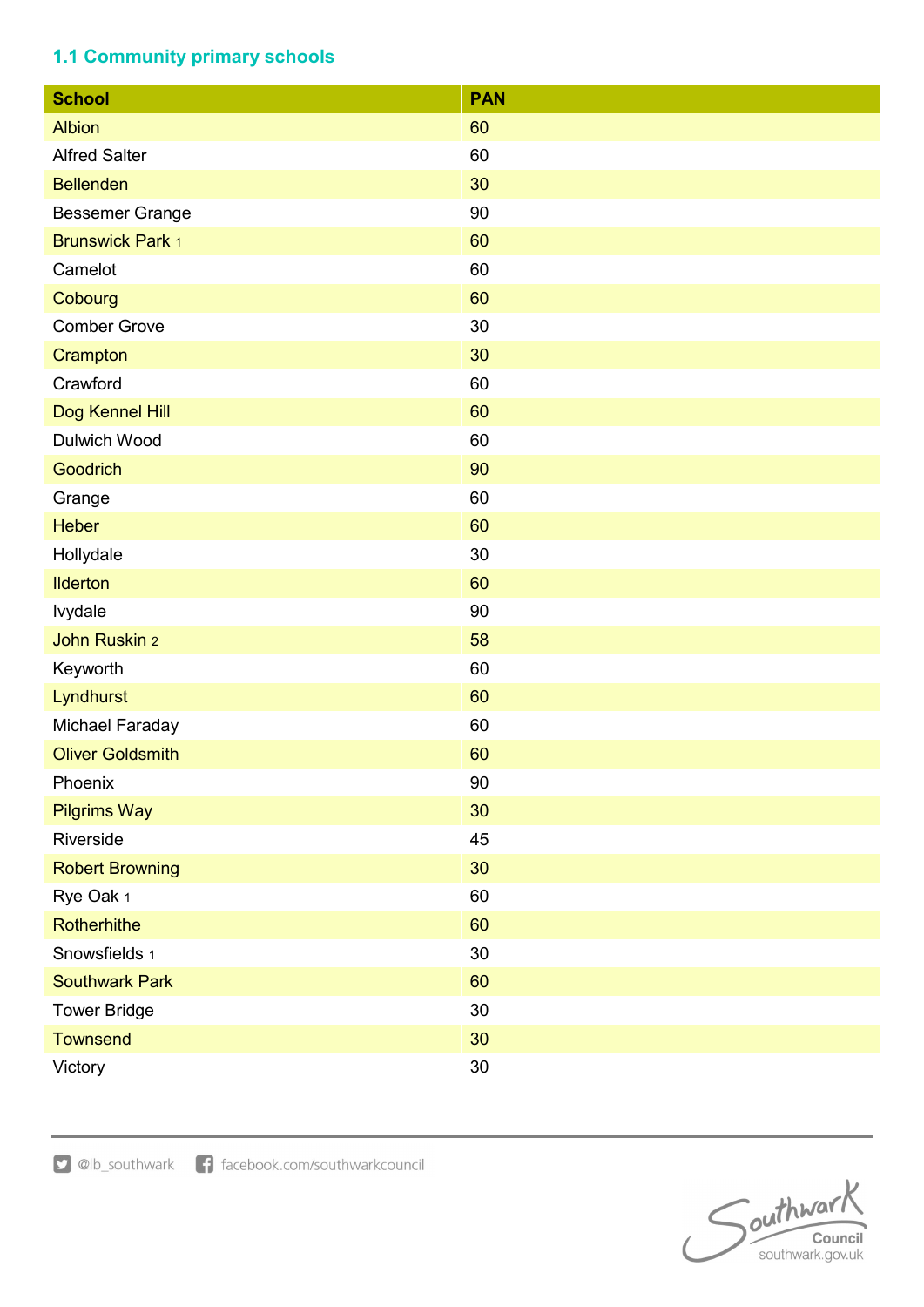| <u>is rougoingo</u>         |            |  |
|-----------------------------|------------|--|
| <b>School</b>               | <b>PAN</b> |  |
| <b>Angel Oak</b>            | 60         |  |
| Ark Globe                   | 60         |  |
| <b>Charles Dickens</b>      | 60         |  |
| Dulwich Hamlet 3            | 90         |  |
| <b>Goose Green</b>          | 60         |  |
| Harris Academy Peckham Park | 30         |  |
| <b>John Donne</b>           | 60         |  |
| Redriff <sub>1</sub>        | 60         |  |
| <b>Surrey Square</b>        | 60         |  |

### 1.3 Voluntary aided schools

| <b>School</b>                                       | <b>PAN</b> |
|-----------------------------------------------------|------------|
| <b>Boutcher C of E</b>                              | 30         |
| Dulwich Village C of E                              | 90         |
| <b>English Martyrs RC</b>                           | 60         |
| Peter Hills with St Mary's & St Paul's C of E       | 30         |
| Saint Joseph's Catholic, Borough                    | 30         |
| St Anthonys RC                                      | 60         |
| St Francesca Cabrini RC                             | 30         |
| <b>St Francis RC</b>                                | 60         |
| St George's C of E                                  | 30         |
| St George's Cathedral RC                            | 30         |
| St James C of E                                     | 60         |
| St James the Great RC                               | 30         |
| St John's C of E                                    | 30         |
| St John's RC                                        | 30         |
| St John's & St Clement's C of E                     | 60         |
| St Joseph's RC, George Row                          | 45         |
| St Joseph's RC, Gomm Road                           | 30         |
| St Joseph's RC Infants                              | 60         |
| St Joseph's RC Juniors 3                            | 60         |
| St Jude's C of E                                    | 30         |
| St Mary Magdalene C of E                            | 30         |
| St Paul's C of E                                    | 45         |
| St Peter's C of E                                   | 30         |
| The Cathedral School of St Saviour & St Mary Overie | 30         |

D @lb\_southwark f facebook.com/southwarkcouncil

Southward **Council**<br>southwark.gov.uk